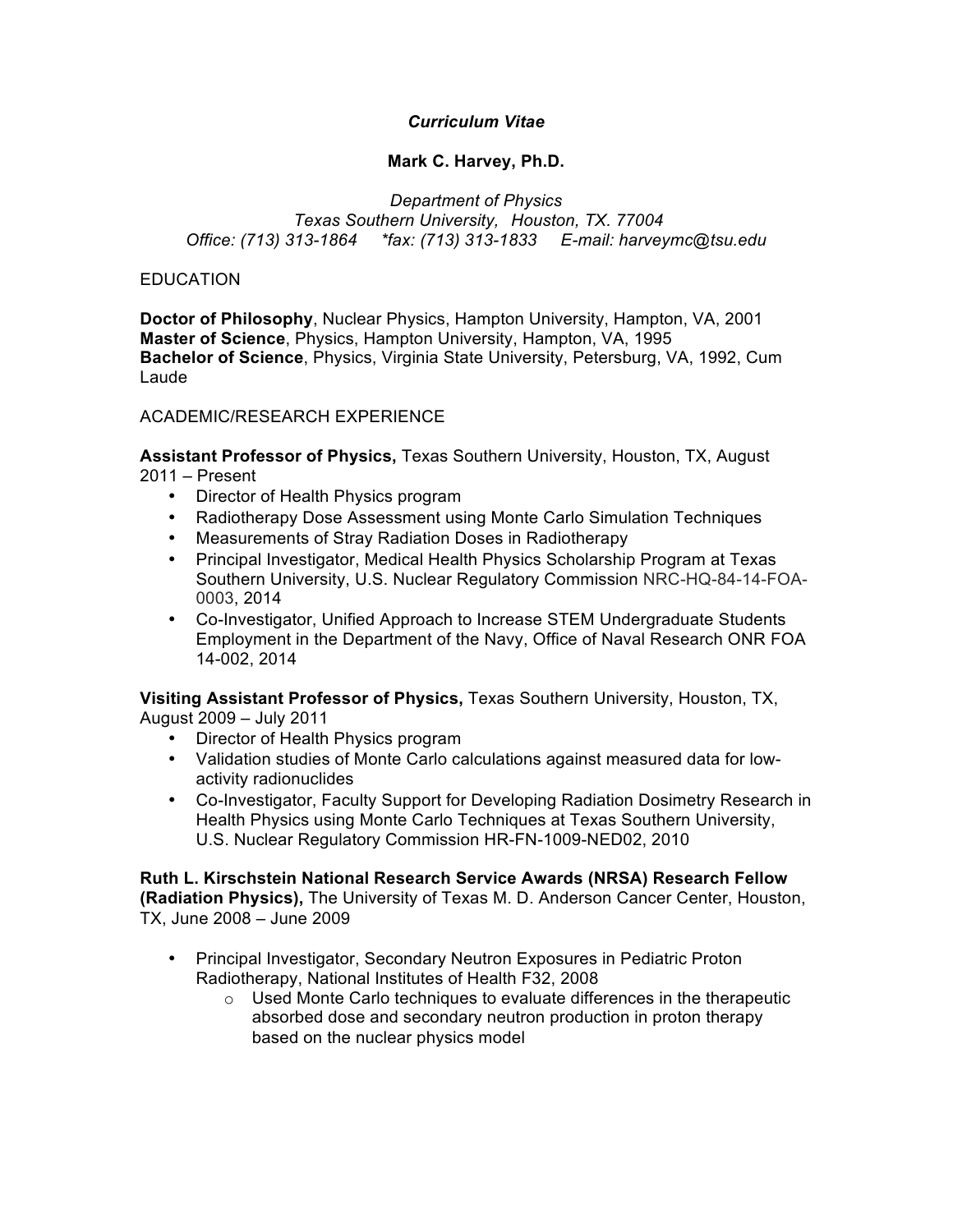**Visiting Assistant Professor of Physics,** Texas Southern University, Houston, TX,

January 2008 – May 2008

- Instructor for following courses:
	- o *College Physics I Lecture (algebra based); Topics covered:*
		- *Newton's Laws; Translational Dynamics*
		- *Conservation of Energy and Momentum*
		- *Rotational Dynamics*
		- *Thermodynamics; Sound Waves*
	- o *Physical Science; Topics covered:*
		- *Force and Motion; Work and Energy*
		- *Thermodynamics; Sound Waves*
		- *Optics and Wave Effects; Electricity and Magnetism*
		- *Atomic Physics; Nuclear Physics*

**Post-Doctoral Fellow (Radiation Physics),** The University of Texas M. D. Anderson Cancer Center, Houston, TX, July 2006 – December 2007

- Research Grant (Awarded): "Secondary Neutron Exposures in Pediatric Proton Radiotherapy"
	- o *Grant submitted to the National Institutes of Health for Postdoctoral Fellowship Award*
- Used Monte Carlo techniques to develop a novel method for the delivery of the beam in proton radiotherapy
	- o *Paper accepted to journal Medical Physics (1st author)*
- Used Monte Carlo techniques to (1) validate it against measured data and (2) study the effects of beam size, shape, and orientation on the proton beam dose profile through the treatment nozzle
	- o *Papers accepted for publication to journal Medical Physics (2nd author)*

**Post-Doctoral Fellow (Experimental Radiation Oncology),** The University of Texas M. D. Anderson Cancer Center, Houston, TX, July 2005 – June 2006

- Coded original Perl script to produce header and image files from DICOM files using the DCMTK Toolkit for use in ventilation software
- Ventilation study:
	- o *Comparative analysis examining differences between breath-hold and dynamic ventilation*

**Visiting Assistant Professor of Physics,** Rochester Institute of Technology, Rochester, NY, September 2004 – June 2005

- Instructor for following courses:
	- o *College Physics I Lecture (algebra based); Topics covered:*
		- *Newton's Laws; Translational Dynamics*
		- *Conservation of Energy and Momentum*
		- *Rotational Dynamics*
	- o *College Physics I Laboratory*
	- o *University Physics II Lecture (calculus based); Topics covered:*
		- *Rotations; Complex Rotations*
		- *Equilibrium and Elasticity*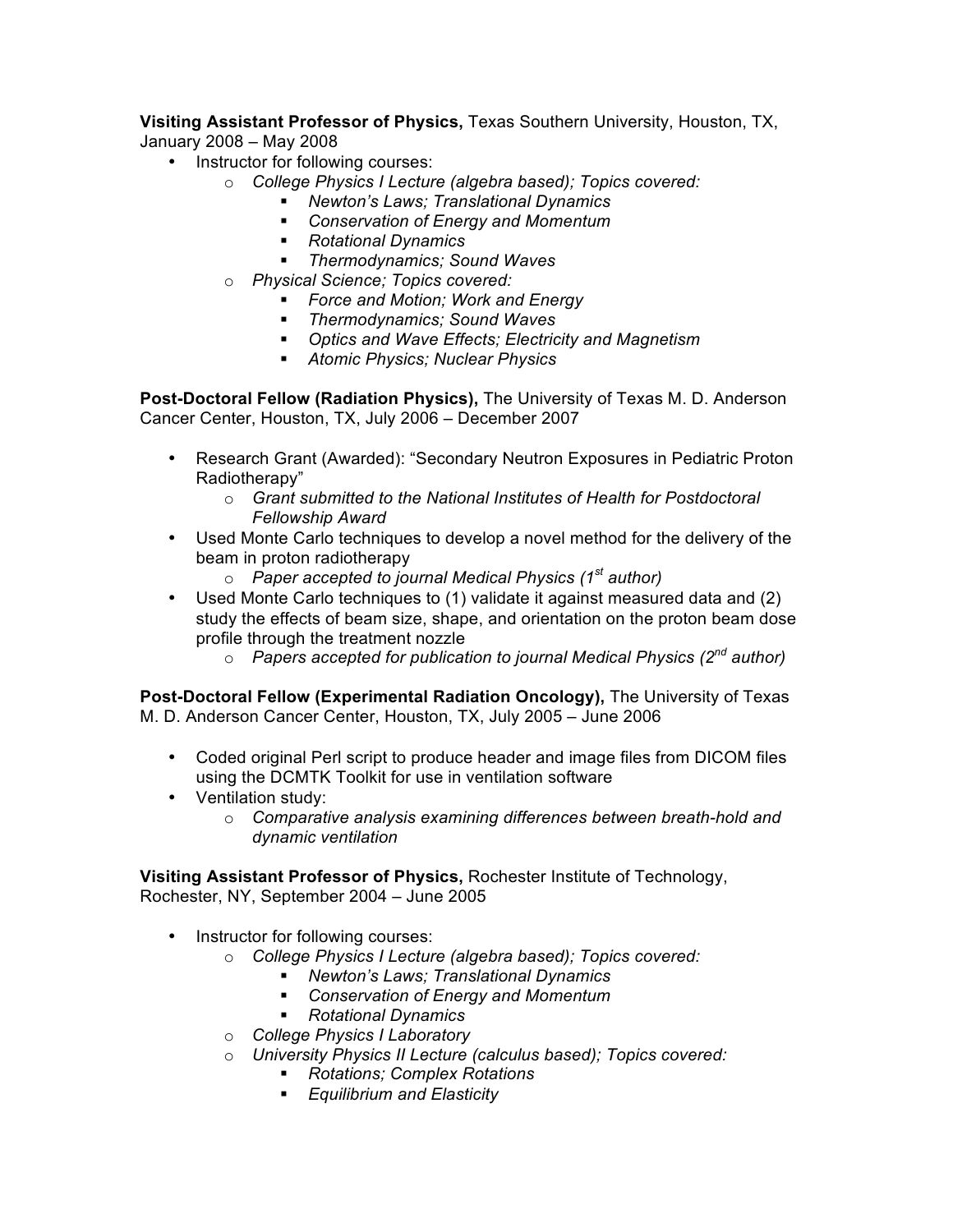- *Oscillations; Transverse mechanical waves*
- *Interference; Diffraction*
- *Thermodynamics*
- o *University Physics II Workshop*

**Post-Doctoral Research Assistant (PHENIX Experiment),** Brookhaven National Laboratory, Upton, NY, October 2001 – August 2004

- Detailed data analysis of the differential invariant cross section of identified charged hadrons  $(\pi, K, p)$  in p-p collisions at the Relativistic Heavy Ion Collider (RHIC).
- Presented research at national conferences and international conferences (Quark Matter 2004, Hot Quarks 2004).
- Technical support for the PHENIX Time Expansion Chamber (TEC) detector. Duties included the following:
	- o *Ordered electronic components for Front-End Modules (FEM) and Preamp Shaper (PS) Boards*
	- o *Tested the TEC FEM and PS Board electronics*
	- o *Supervised the testing of TEC electronic modules*
	- o *Installed FEM and PS Boards into racks located in the PHENIX experimental hall*

**Ph.D. Candidate Research Assistant,** Hampton University Department of Physics, Hampton, VA, 1995 - 2001

## **National Institute for Nuclear and High Energy Physics, Nuclear Physics Division, Amsterdam, Holland, The Netherlands**

- Conducted detailed analysis of research data on the experiment "Inclusive Scattering of Electrons from a Polarized Helium 3 Gas Target".
- Prepared Ph.D. thesis on this work.
- Operated and monitored computer software; operated data acquisition system during the experiment for the beam, target and detector systems as part of collaboration team duties.
- Developed numerical computer simulation codes (Monte Carlo) to model the experimental data.

# **Thomas Jefferson National Accelerator Facility (TJNAF), Physics Division, Newport News, VA**

- Collaborated on experiments in the Hall C facility as a target operator, data acquisition system operator and shift leader.
- Presented research results at several national conferences:
	- o *The American Physical Society (APS)*
	- o *The APS Division of Nuclear Physics (DNP)*
	- o *The National Alliance of Research Centers of Excellence (NARCE)*
- Assisted in construction of several scintillator detectors for radiation measurements.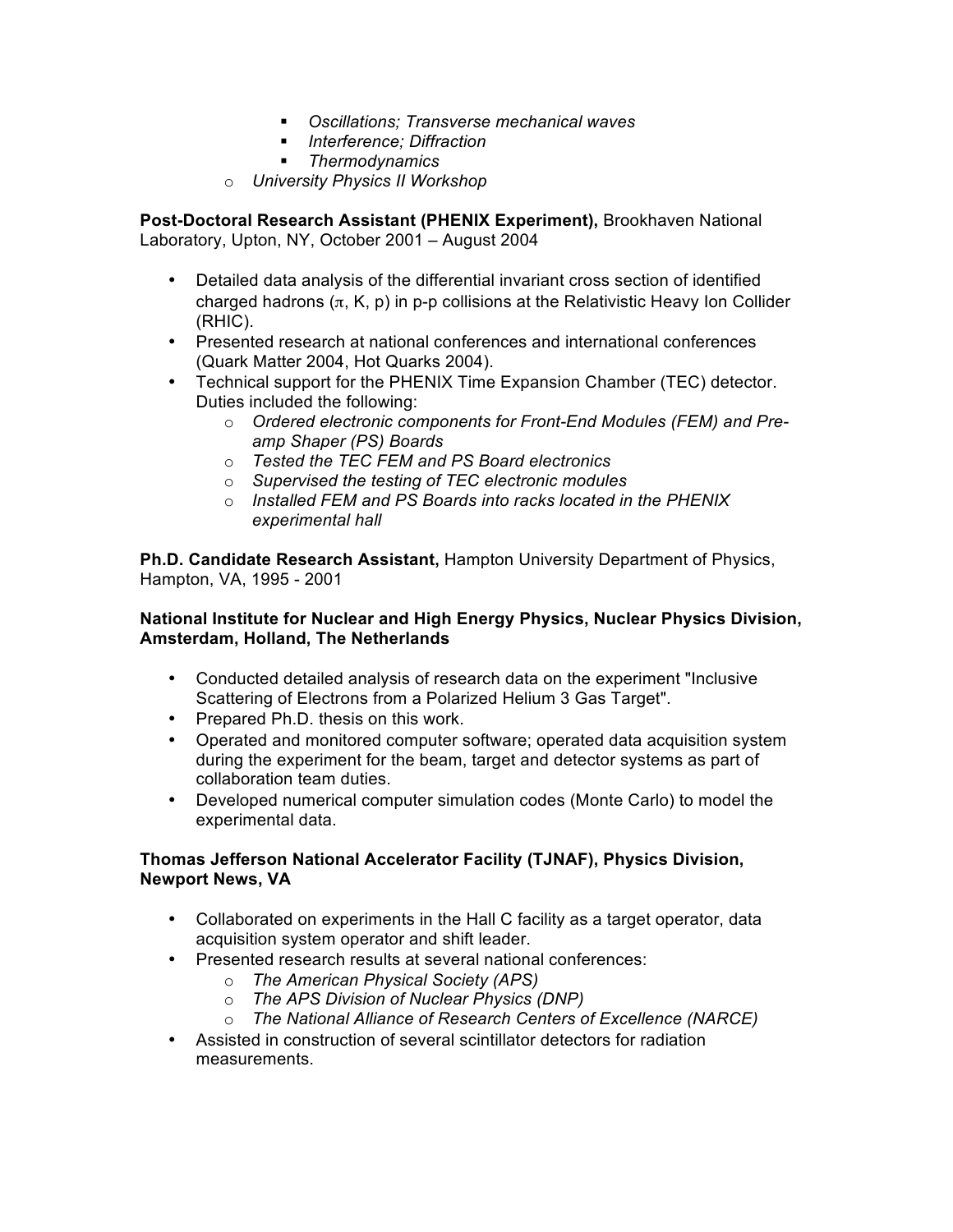**Graduate Research Assistant,** Hampton University Department of Physics, Hampton, VA, 1992-1995

- Collaborated on experiment at TJNAF to map the magnetic field of the Hall C spectrometers.
- Participated in the Hampton University Graduate Student (HUGS) Nuclear and High Energy Physics Summer School.
- Instructed two semesters of an introductory college physics laboratory course as a teacher's assistant.

# ACADEMIC HONORS AND AWARDS

- College of Science, Engineering and Technology, Distinguished Teaching Award, Texas Southern University, 2015
- Provost's Core Curriculum Teaching Excellence Award, Texas Southern University, 2014
- Award of Honor, 1<sup>st</sup> Place Faculty Oral Presentation, Research Week 2014, Texas Southern University
- Award of Honor, 2<sup>nd</sup> Place Faculty Poster Presentation, Research Week 2013, Texas Southern University
- Research Grant Awarded by the Nuclear Regulatory Commission for Scholarships in Medical Health Physics
- Research Grant Awarded by the National Institutes of Health for Postdoctoral Fellowship Award:
	- o "Secondary Neutron Exposures in Pediatric Proton Radiotherapy"
- Paper selected by the American Physical Society for online publication showcase in the *Virtual Journal of Biological Physics Research* , which focuses on frontier research
	- o "Feasibility studies of a passive scatter proton therapy nozzle without a range modulator wheel," originally published in Medical Physics 35, 2243 (2008)
- Physics National Honors Society (Sigma Pi Sigma)
- Presentation Award; Hot Quarks 2004 Workshop
- Brookhaven Mentor Service Award
- NARCE Poster Presentation Award
- USDA (Civil Rights Department) Certificate of Appreciation Service Award

# GRANT FUNDING

Principal Investigator, Secondary Neutron Exposures in Pediatric Proton Radiotherapy, National Institutes of Health F32, 2008

Co-Investigator, Faculty Support for Developing Radiation Dosimetry Research in Health Physics using Monte Carlo Techniques at Texas Southern University, Nuclear Regulatory Commission HR-FN-1009-NED02, 2010

Principal Investigator, Medical Health Physics Scholarship Program at Texas Southern University, U.S. Nuclear Regulatory Commission NRC-HQ-84-14-FOA-0003, 2014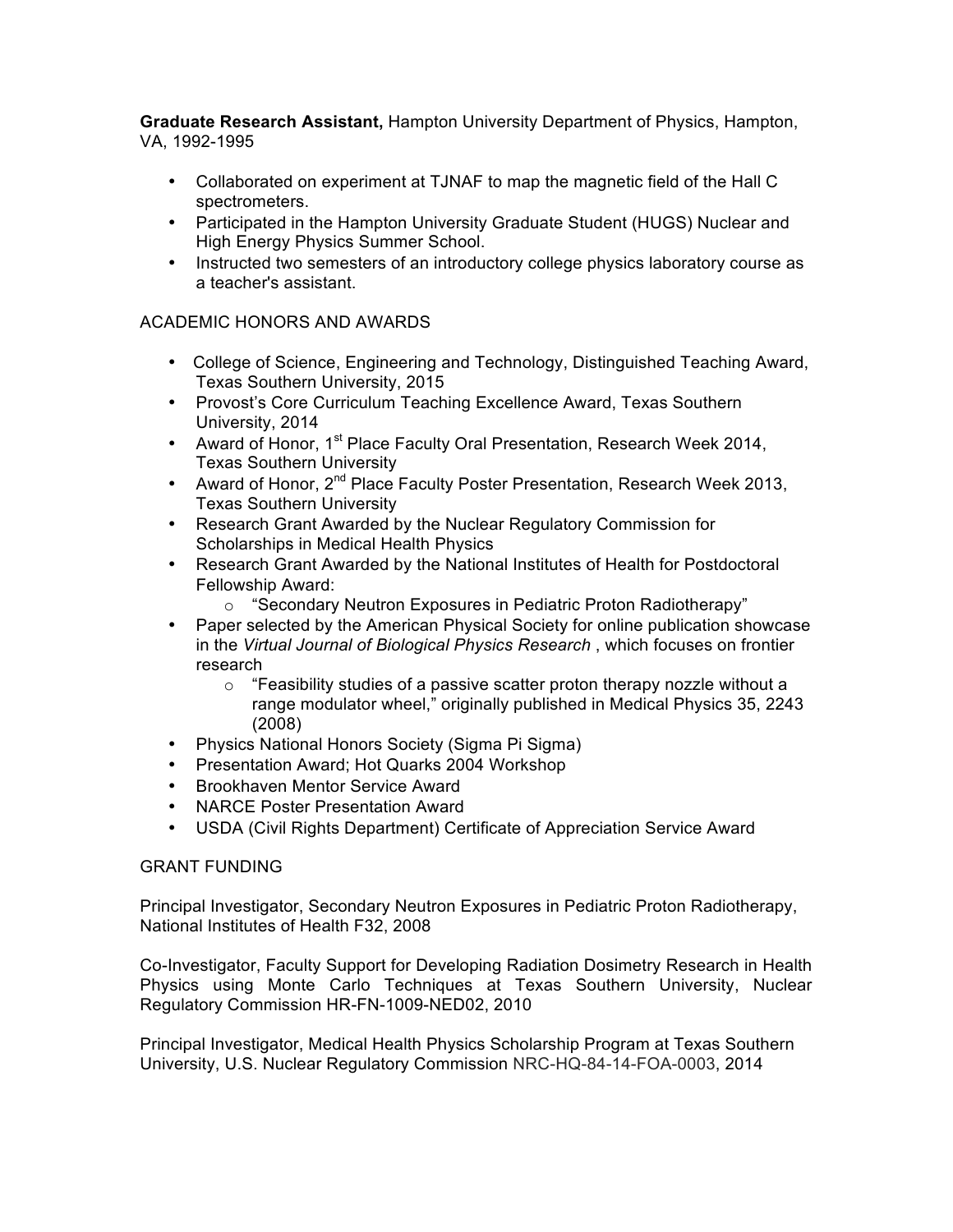Co-Investigator, Unified Approach to Increase STEM Undergraduate Students Employment in the Department of the Navy, Office of Naval Research ONR FOA 14- 002, 2014

### **SKILLS**

C, C++, Perl, FORTRAN, ROOT data analysis package, statistical data analysis, analytical problem solving, numerical computer simulation (Monte Carlo) programming, Geant4, MCNPX, Physics Analysis Workstation (PAW++), UNIX/Linux, Windows XP, Microsoft Office, Latex

### SEMINARS, TALKS AND POSTER PRESENTATIONS

- The American Physical Society
- The National Society of Black Physicists
- The APS Division of Nuclear Physics
- Quark Matter 2004; Hot Quarks 2004
- Health Physics Society
- American Association of Physicists in Medicine

### JOURNAL REVIEWER

Reviewer, Physics in Medicine and Biology, 2009 – present

#### SELECTED REFEREED PUBLICATIONS

### **Medical Physics**

Taddei, P. J., Mahajan, A., Mirkovic, D., Zhang, R., Geibeler, A., Kornguth, D., **Harvey, M.**, Woo, S., Newhauser, W.D., "Predicted risks of second malignant neoplasm incidence and mortality due to secondary neutrons in a girl and boy receiving proton craniospinal irradiation" Phys. Med. Biol. **55** 7067 (2010).

**Harvey, M. C**., Polf, J. C., Smith, A. R., Mohan, R., "Feasibility Studies of a Passive Scatter Proton Therapy Nozzle without a Range Modulator Wheel" Med. Phys., **35,**  (2008).

Polf, J. C., **Harvey, M. C**., Titt, U., Newhauser, W. D. and Smith, A. R., "Initial Beam Size Study for Passive Scatter Proton Therapy – Part I: Monte Carlo Verification" Med. Phys., **34,** (2007).

Polf, J. C., **Harvey, M.C.**, and Smith, A.R., "Initial Beam Size Study for Passive Scatter Proton Therapy – Part II: Changes in Delivered Depth Dose Profiles" Med. Phys., **34,** (2007).

### **Relativistic Heavy Ion Physics**

Measurement of transverse single-spin asymmetries for mid-rapidity production of neutral pions and charged hadrons in polarized p+p collisions at  $\sqrt{s}$  = 200 GeV. By PHENIX Collaboration (S.S. Adler et al.). Phys. Rev. Lett. 95), 202001, (2005).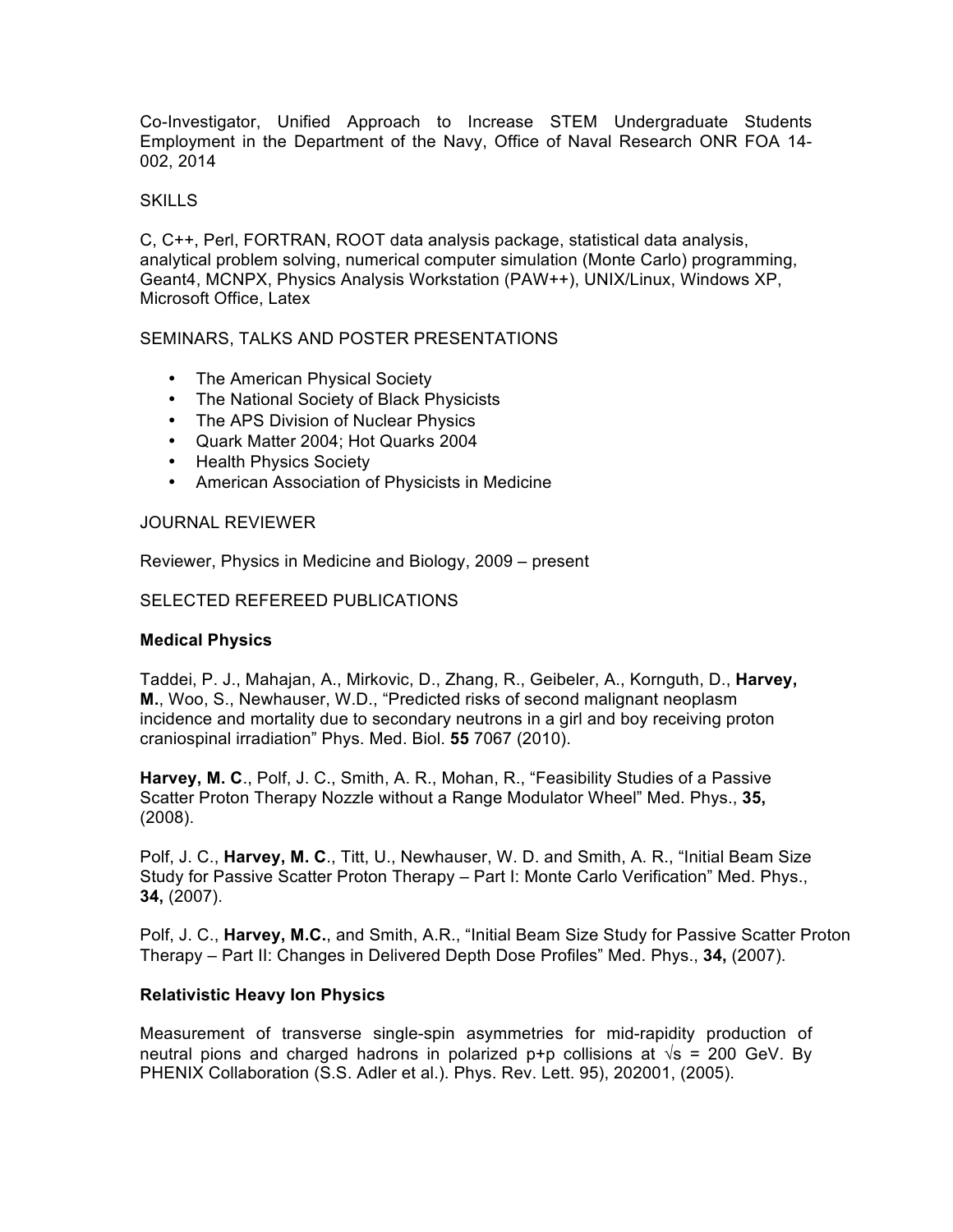Mid-rapidity direct-photon production in p+p collisions at  $\sqrt{s}$  = 200 GeV. By PHENIX Collaboration (S.S. Adler et al.). Phys. Rev. D71, 071102, (2005).

Bose-Einstein Correlations of Charged Pion Pairs in Au + Au Collisions at  $\sqrt{s_{NN}}$  = 200 GeV. By PHENIX Collaboration (S.S. Adler et al.). Phys. Rev. Lett. 93, 092301, (2004).

Measurement of Non-Random Event-by-Event Fluctuations of Average Transverse Momentum in  $\sqrt{s_{NN}}$  =200 GeV Au+Au and p+p Collisions, (S. Adler, et al.). Phys. Rev. Lett. 93, 092301, (2004).

Absence of Suppression in Particle Production at Large Transverse Momentum in  $\sqrt{s_{NN}}$  = 200 GeV d+Au Collisions, S.S. Adler et al., Phys. Rev. Lett. 91, 072303 (2003).

Scaling properties of proton and anti-proton production in  $\sqrt{s_{NN}}$  = 200 GeV Au+Au collisions, S.S. Adler et al., Phys. Rev. Lett 91, 172301 (2003).

### **Electromagnetic Physics**

Measurements of Electron Proton Elastic Cross-Sections for 0.4 <  $Q^2$  < 5.5 (GeV/c)<sup>2</sup>. By Jefferson Lab E94110 Collaboration (M.E. Christy et al.). Phys. Rev. C 70, 015206 (2004) Measurement of the Electric Form-Factor of the Neutron at  $Q^2 = 0.5$ -GeV<sup>2</sup>/c<sup>2</sup> AND 1.0-GeV $2/c^2$ . By Jefferson Lab E93-026 Collaboration (G. Warren et al.). Phys. Rev. Lett. 92, 042301, (2004).

High Resolution Spectroscopy of the B-12(lambda) Hypernucleus Produced by the (e, e-prime K+) Reaction. By HNSS Collaboration (T. Miyoshi et al.). Phys. Rev. Lett., 90, 232502, (2003).

Spin-Dependent Electron Proton Scattering in the Delta-Excitation Region. (L.D. van Buuren et al). Phys. Rev. Lett., 89, 012001, (2002).

Spin Momentum Correlation in Quasielastic Electron Scattering from Deuterium. (I. Passchier et al.). Phys. Rev. Lett. 88, 102302 (2002).

Experiments with Longitudinally Polarized Electrons in a Storage Ring Using a Siberian Snake. (H.R. Poolman et al.). Phys. Rev. Lett. 84, (2000)

Recoil Detection with a Polarized He-3 Target. (D.W. Higinbotham et. al). Nucl. Instrum. Meth. A444, (2000).

### ABSTRACTS

- 1. Harvey, Mark, NIKHEF experiment 94-05 Collaboration. 1998. Asymmetries in Inclusive Scattering of Electrons from Polarized Helium 3. Abstract for poster presentation, National Alliance of Research Centers of Excellence (NARCE), NARCE Conference, Mayaguez, Puerto Rico.
- 2. Harvey, Mark, NIKHEF experiment 94-05 Collaboration. 1999. Inclusive Scattering of Polarized Electrons from Polarized Helium 3. Abstract for platform presentation, American Physical Society (APS) Century of Physics, Atlanta, GA.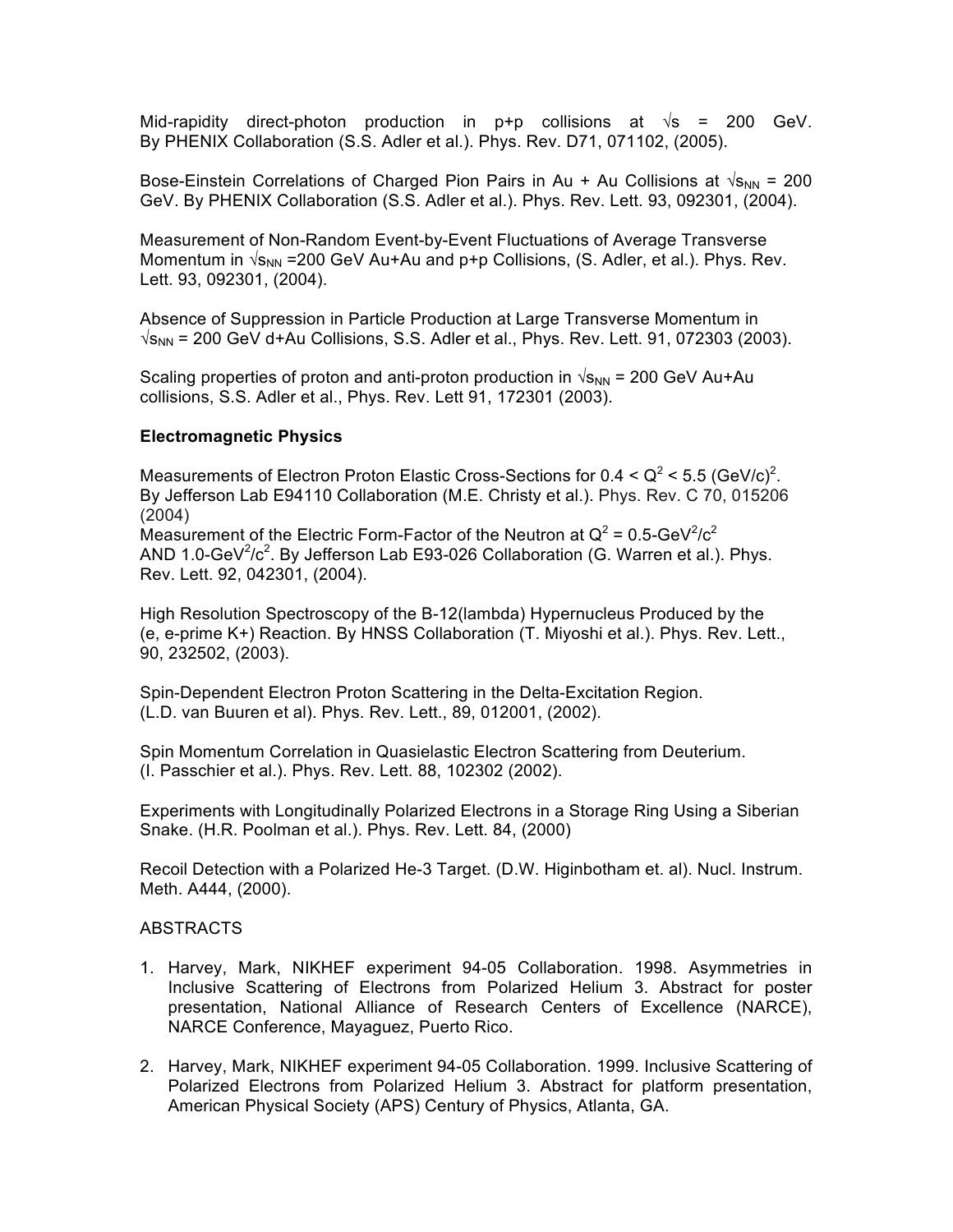- 3. Harvey, Mark, NIKHEF experiment 94-05 Collaboration. 1999. Measurement of the Transverse Asymmetry in the Inclusive Quasielastic Scattering of Polarized Electrons from Polarized Helium 3. Abstract for platform presentation, APS Division of Nuclear Physics, Fall Meeting, Asilomar, CA.
- 4. Harvey, Mark, NIKHEF experiment 94-05 Collaboration. 2001. Inclusive Scattering of Electrons from Polarized Helium 3. Abstract for platform presentation, Brookhaven National Laboratory, Postdoctoral Interview, Upton, NY.
- 5. Harvey, Mark, NIKHEF experiment 94-05 Collaboration. 2001. Inclusive Scattering of Electrons from Polarized Helium 3. Abstract for platform presentation, Stony Brook University, Postdoctoral Interview, Stony Brook, NY.
- 6. Harvey, Mark, PHENIX Collaboration. 2002. Identified Charged Hadrons in Polarized p+p Collisions at RHIC. Abstract for platform presentation, APS Division of Nuclear Physics, Fall Meeting, East Lansing, MI.
- 7. Harvey, Mark, PHENIX Collaboration. 2003. Particle Spectra of Identified Charged Hadrons from p+p Collisions at RHIC. Abstract for platform presentation, American Physical Society, Spring Meeting, Philadelphia, PA.
- 8. Harvey, Mark, PHENIX Collaboration. 2003. Transverse Momentum Spectra and Yield Ratios of Identified Charged Hadrons in p+p Collisions at RHIC. Abstract for platform presentation, APS Division of Nuclear Physics, Fall Meeting, Tuscon, AZ.
- 9. Harvey, Mark, PHENIX Collaboration. 2004. Identified Charged Hadrons at Midrapidity in p-p Collisions at RHIC. Abstract for poster presentation, The Seventeenth International Conference on Ultra-Relativistic Nucleus-Nucleus Collisions (Quark Matter 2004), Oakland, CA.
- 10. Harvey, Mark, PHENIX Collaboration. 2004. Identified Charged Hadrons in p-p Collisions at RHIC. Abstract for platform presentation, 2004 Annual Conference of the National Society of Black Physicists and Black Physics Students Joint Meeting with the National Society of Hispanic Physicists, Washington, DC.
- 11. Harvey, Mark, PHENIX Collaboration. 2004. Measurement of Invariant Differential Cross Sections and Ratios of Identified Charged Hadrons in p-p Collisions at RHIC. Abstract for platform presentation, Workshop for Young Scientist on the Physics of Ultra-Relativistic Nucleus-Nucleus Collisions, Taos Valley, NM.
- 12. Harvey, Mark, PHENIX Collaboration. 2005. Measurement of Invariant Differential Cross Sections of Identified Charged Hadrons in p-p Collisions at RHIC. Abstract for platform presentation, Rochester Institute of Technology Physics Department Seminar Series, Rochester, NY.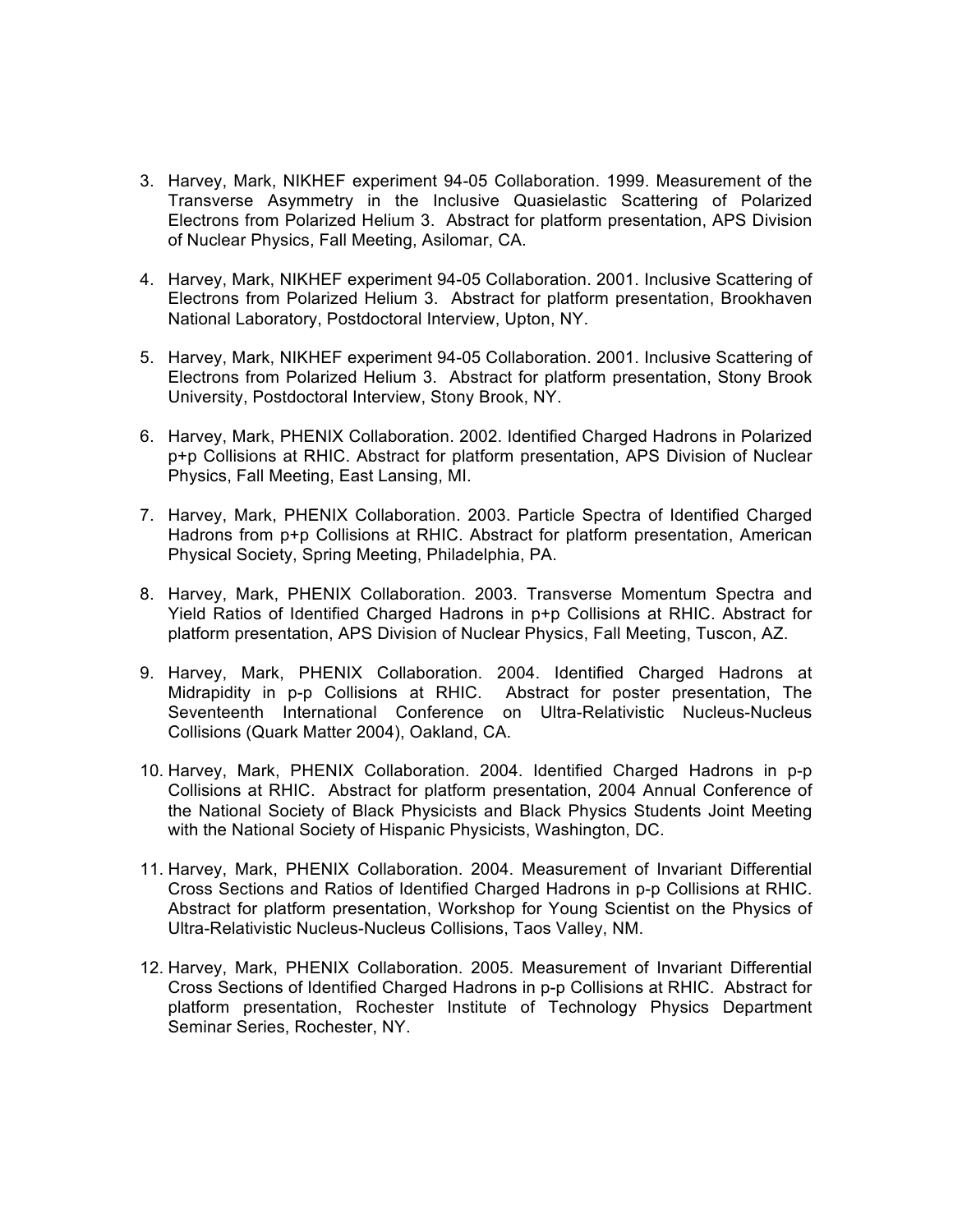- 13. Harvey, Mark, Jerimy C. Polf, Alfred R. Smith. 2007. Dose Delivery Variations in Passively Scattered Proton Beams due to Changes in Beam Size. Abstract for platform presentation, 2007 Annual Conference of the National Society of Black Physicists and Black Physics Students Joint Meeting with the National Society of Hispanic Physicists, Boston, MA.
- 14. Harvey, Mark, Jerimy C. Polf, Radhe Mohan. 2007. Feasibility of a Treatment Nozzle without a Range Modulator Wheel using the Passive Scattering Technique. Abstract submitted for poster presentation, 49<sup>th</sup> Annual Meeting of The American Association of Physicists in Medicine (July 22-26, 2007), Minneapolis, MN.
- 15. Harvey, Mark, Phillip J. Taddei, Dragan Mirkovic, Wayne D. Newhauser. 2009. Therapeutic Absorbed Dose and Secondary Neutron Production in Proton Therapy. Abstract for platform presentation, University of Arizona Department of Radiation Oncology Seminar, Tucson, AZ.
- 16. Harvey, Mark, Phillip J. Taddei, Dragan Mirkovic, Wayne D. Newhauser. 2009. Stray Neutron Radiation in Proton Therapy. Abstract for platform presentation, University of Texas Radiation Physics Department Medical Physics Seminar, Houston, TX.
- 17. Harvey, Mark, Phillip J. Taddei, Dragan Mirkovic, Wayne D. Newhauser. 2009. Nuclear Model Evaluation of Uncertainties in Therapeutic Absorbed Dose and Secondary Neutron Production in Proton Radiotherapy using MCNPX. Abstract submitted for platform presentation,  $51<sup>st</sup>$  Annual Meeting of The American Association of Physicists in Medicine (July 26-30, 2009), Anaheim, CA.
- 18. Harvey, Mark, Steve Avery, Paul Gueye. 2012. Calculations of the Therapeutic Absorbed Dose and Secondary Neutron Production in Proton Therapy Using the Geant4 Monte Carlo Toolkit. Abstract submitted for platform presentation. 57<sup>th</sup> Annual Meeting of the Health Physics Society in Sacramento, California (July 22 – 26, 2012)
- 19. Harvey, Mark, Julianne Pollard, Zhifei Wen, Song Gao. 2013. Measurement of Secondary Neutrons Produced in the (gamma, n) Reaction From the TrueBeam Linac Head. Abstract submitted for poster presentation, 55<sup>th</sup> Annual Meeting of The American Association of Physicists in Medicine (August 4-8, 2013), Indianapolis, IN.
- 20. Harvey, Mark, Julianne Pollard, Zhifei Wen, Song Gao. 2014. Measurement of the Neutron Ambient Dose Equivalent from the TrueBeam Linac Head and Varian 2100 Clinac. Abstract submitted for poster presentation,  $56<sup>th</sup>$  Annual Meeting of The American Association of Physicists in Medicine (July 20-24, 2014), Austin, TX.
- 21. Harvey, Mark, Zayne Belal. 2015. Proton and Alpha-Particle Transport in Water at the Cellular Level using Monte Carlo Techniques. Abstract submitted for platform presentation, Department of Mechanical Engineering, Nuclear Engineering Teaching Lab, (February 13, 2015), The University of Texas, Austin, TX.
- 22. Harvey, Mark, Zayne Belal. 2015. Proton and Alpha Particle Transport in Water at the Cellular Level using Monte Carlo Techniques. Abstract submitted for platform presentation,  $60<sup>th</sup>$  Annual Meeting of the Health Physics Society, (July 12 – 16, 2015), Indianapolis, IN.